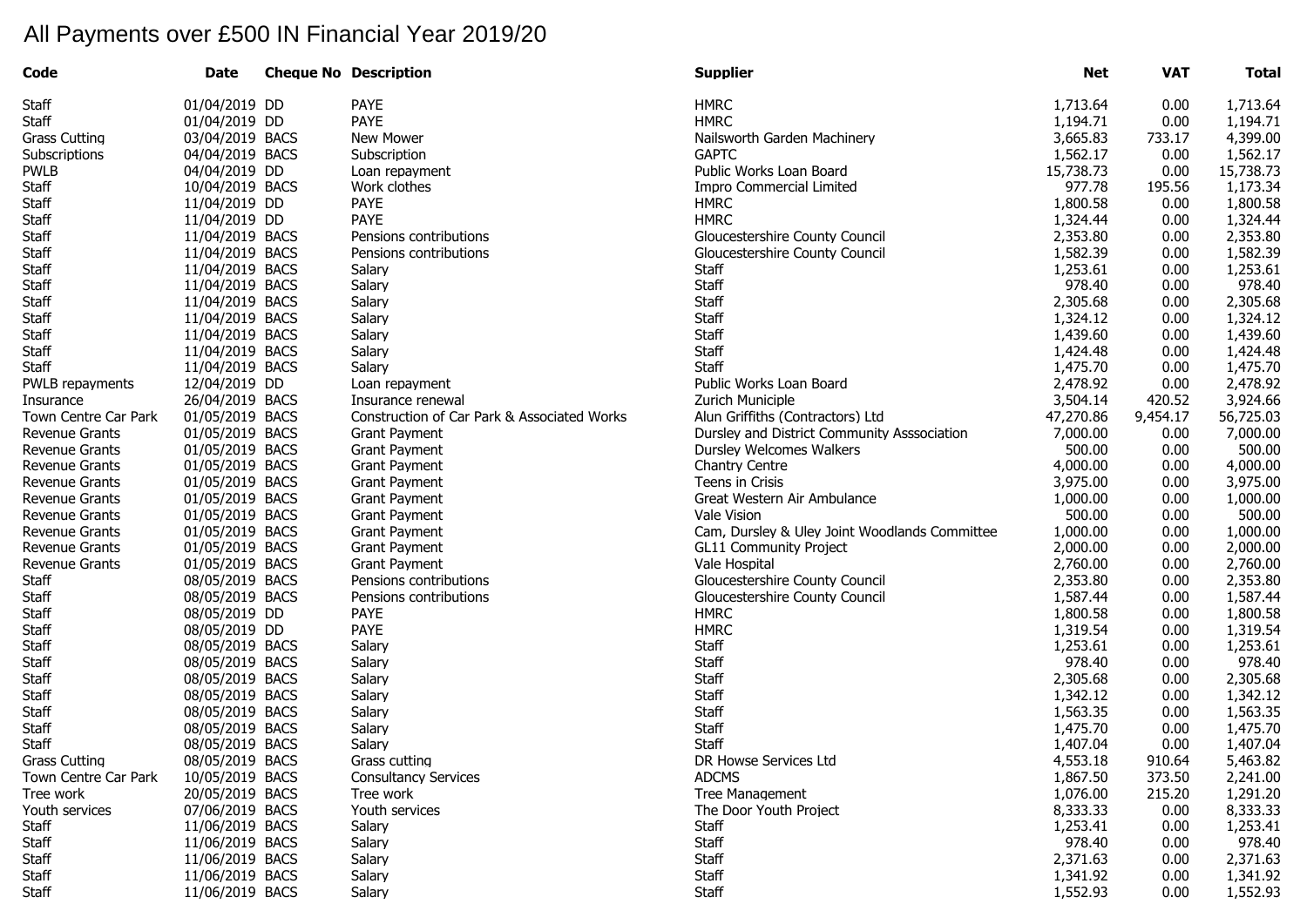| <b>Staff</b>           | 11/06/2019 BACS | Salary                                            | Staff                                | 1,485.29  | 0.00     | 1,485.29  |
|------------------------|-----------------|---------------------------------------------------|--------------------------------------|-----------|----------|-----------|
| <b>Staff</b>           | 11/06/2019 BACS | Salary                                            | <b>Staff</b>                         | 1,433.12  | 0.00     | 1,433.12  |
| <b>Staff</b>           | 11/06/2019 BACS | Pensions contributions                            | Gloucestershire County Council       | 2,387.26  | 0.00     | 2,387.26  |
| <b>Staff</b>           | 11/06/2019 BACS | Pensions contributions                            | Gloucestershire County Council       | 1,597.57  | 0.00     | 1,597.57  |
| <b>Staff</b>           | 11/06/2019 DD   | <b>PAYE</b>                                       | <b>HMRC</b>                          | 1,848.64  | 0.00     | 1,848.64  |
| <b>Staff</b>           | 11/06/2019 DD   | <b>PAYE</b>                                       | <b>HMRC</b>                          | 1,337.45  | 0.00     | 1,337.45  |
| Town Centre Car Park   | 18/06/2019 BACS | <b>Consultancy Services</b>                       | <b>ADCMS</b>                         | 1,072.50  | 214.50   | 1,287.00  |
| Rent                   | 01/07/2019 BACS | Rent - Jacob's House                              | Dursley Town Trust                   | 1,360.80  | 306.95   | 1,667.75  |
| <b>Staff</b>           | 10/07/2019 BACS | Salary                                            | Staff                                | 1,253.61  | 0.00     | 1,253.61  |
| <b>Staff</b>           | 10/07/2019 BACS | Salary                                            | <b>Staff</b>                         | 978.40    | 0.00     | 978.40    |
| <b>Staff</b>           | 10/07/2019 BACS | Salary                                            | <b>Staff</b>                         | 2,328.88  | 0.00     | 2,328.88  |
| <b>Staff</b>           | 10/07/2019 BACS | Salary                                            | Staff                                | 1,365.32  | 0.00     | 1,365.32  |
| <b>Staff</b>           | 10/07/2019 BACS | Salary                                            | Staff                                | 1,573.98  | 0.00     | 1,573.98  |
| <b>Staff</b>           | 10/07/2019 BACS | Salary                                            | <b>Staff</b>                         | 1,489.32  | 0.00     | 1,489.32  |
| <b>Staff</b>           | 10/07/2019 BACS | Salary                                            | <b>Staff</b>                         | 1,557.50  | 0.00     | 1,557.50  |
| <b>Staff</b>           | 10/07/2019 DD   | PAYE                                              | <b>HMRC</b>                          | 1,754.18  | 0.00     | 1,754.18  |
| <b>Staff</b>           | 10/07/2019 DD   | <b>PAYE</b>                                       | <b>HMRC</b>                          | 1,361.51  | 0.00     | 1,361.51  |
| <b>Staff</b>           | 10/07/2019 BACS | Pensions contributions                            | Gloucestershire County Council       | 2,353.80  | 0.00     | 2,353.80  |
| Staff                  | 10/07/2019 BACS | Pensions contributions                            | Gloucestershire County Council       | 1,642.14  | 0.00     | 1,642.14  |
| Town Centre Car Park   | 10/07/2019 BACS | CCTV - Car Park                                   | Redhand (Network Connections UK Ltd) | 6,217.00  | 1,243.40 | 7,460.40  |
| Pentag Court           | 25/07/2019 BACS | Installation of Pentanque Court                   | Courtstall Services Ltd              | 1,745.00  | 349.00   | 2,094.00  |
|                        | 02/08/2019 BACS | Audit                                             | PKF Littlejohn                       | 1,300.00  | 260.00   | 1,560.00  |
| Audit and payroll      | 12/08/2019 DD   | PAYE                                              | <b>HMRC</b>                          | 1,933.46  | 0.00     | 1,933.46  |
| Staff                  |                 | PAYE                                              | <b>HMRC</b>                          | 1,232.11  |          |           |
| <b>Staff</b>           | 12/08/2019 DD   |                                                   |                                      |           | 0.00     | 1,232.11  |
| <b>Staff</b>           | 12/08/2019 BACS | Pensions contributions                            | Gloucestershire County Council       | 2,466.84  | 0.00     | 2,466.84  |
| <b>Staff</b>           | 12/08/2019 BACS | Pensions contributions                            | Gloucestershire County Council       | 1,547.04  | 0.00     | 1,547.04  |
| <b>Staff</b>           | 12/08/2019 BACS | Salary                                            | <b>Staff</b>                         | 1,253.41  | 0.00     | 1,253.41  |
| <b>Staff</b>           | 12/08/2019 BACS | Salary                                            | <b>Staff</b>                         | 2,443.86  | 0.00     | 2,443.86  |
| <b>Staff</b>           | 12/08/2019 BACS | Salary                                            | Staff                                | 1,086.62  | 0.00     | 1,086.62  |
| <b>Staff</b>           | 12/08/2019 BACS | Salary                                            | <b>Staff</b>                         | 1,347.92  | 0.00     | 1,347.92  |
| <b>Staff</b>           | 12/08/2019 BACS | Salary                                            | <b>Staff</b>                         | 1,509.05  | 0.00     | 1,509.05  |
| <b>Staff</b>           | 12/08/2019 BACS | Salary                                            | <b>Staff</b>                         | 1,430.28  | 0.00     | 1,430.28  |
| <b>Staff</b>           | 12/08/2019 BACS | Salary                                            | Staff                                | 1,481.50  | 0.00     | 1,481.50  |
| Youth services         | 12/08/2019 BACS | VIBE - Utility, Consumables & Site Management Fee | Dursley Tabernacle URC               | 1,172.92  | 0.00     | 1,172.92  |
| Play areas             | 28/08/2019 BACS | Litter bin                                        | <b>Broxap Limited</b>                | 500.90    | 100.18   | 601.08    |
| Youth services         | 28/08/2019 BACS | Contribution to Youth Forum Event                 | <b>Stroud District Council</b>       | 500.00    | 0.00     | 500.00    |
| Youth services         | 28/08/2019 BACS | <b>Grant Payment</b>                              | <b>Stroud District Council</b>       | 800.00    | 0.00     | 800.00    |
| Youth services         | 09/09/2019 BACS | Youth services                                    | The Door Youth Project               | 9,989.25  | 0.00     | 9,989.25  |
| Town Centre Car Park   | 09/09/2019 BACS | Construction of Car Park & Associated Works       | Alun Griffiths (Contractors) Ltd     | 36,348.76 | 7,269.75 | 43,618.51 |
| Staff                  | 10/09/2019 DD   | PAYE                                              | <b>HMRC</b>                          | 1,856.47  | 0.00     | 1,856.47  |
| <b>Staff</b>           | 10/09/2019 DD   | <b>PAYE</b>                                       | <b>HMRC</b>                          | 1,337.75  | 0.00     | 1,337.75  |
| <b>Staff</b>           | 10/09/2019 BACS | Pensions contributions                            | Gloucestershire County Council       | 2,411.17  | 0.00     | 2,411.17  |
| <b>Staff</b>           | 10/09/2019 BACS | Pensions contributions                            | Gloucestershire County Council       | 1,571.70  | 0.00     | 1,571.70  |
| <b>Staff</b>           | 10/09/2019 BACS | Salary                                            | Staff                                | 1,288.61  | 0.00     | 1,288.61  |
| <b>Staff</b>           | 10/09/2019 BACS | Salary                                            | <b>Staff</b>                         | 981.60    | 0.00     | 981.60    |
| Staff                  | 10/09/2019 BACS | Salary                                            | Staff                                | 2,584.37  | 0.00     | 2,584.37  |
| <b>Staff</b>           | 10/09/2019 BACS | Salary                                            | <b>Staff</b>                         | 1,347.92  | 0.00     | 1,347.92  |
| <b>Staff</b>           | 10/09/2019 BACS | Salary                                            | <b>Staff</b>                         | 1,412.57  | 0.00     | 1,412.57  |
| <b>Staff</b>           | 10/09/2019 BACS | Salary                                            | <b>Staff</b>                         | 1,601.24  | 0.00     | 1,601.24  |
| Staff                  | 10/09/2019 BACS | Salary                                            | Staff                                | 1,505.77  | 0.00     | 1,505.77  |
| Youth services         | 16/09/2019 BACS | Additional Safety Measures - Vibe Doors           | Eke Security Ltd                     | 1,030.00  | 206.00   | 1,236.00  |
| Pentag Court           | 27/09/2019 BACS | Petanque Court                                    | Courtstall Services Ltd              | 5,235.00  | 1,047.00 | 6,282.00  |
| <b>Festive Dursley</b> | 27/09/2019 BACS | Fireworks                                         | <b>Coates Fireworks</b>              | 600.00    | 120.00   | 720.00    |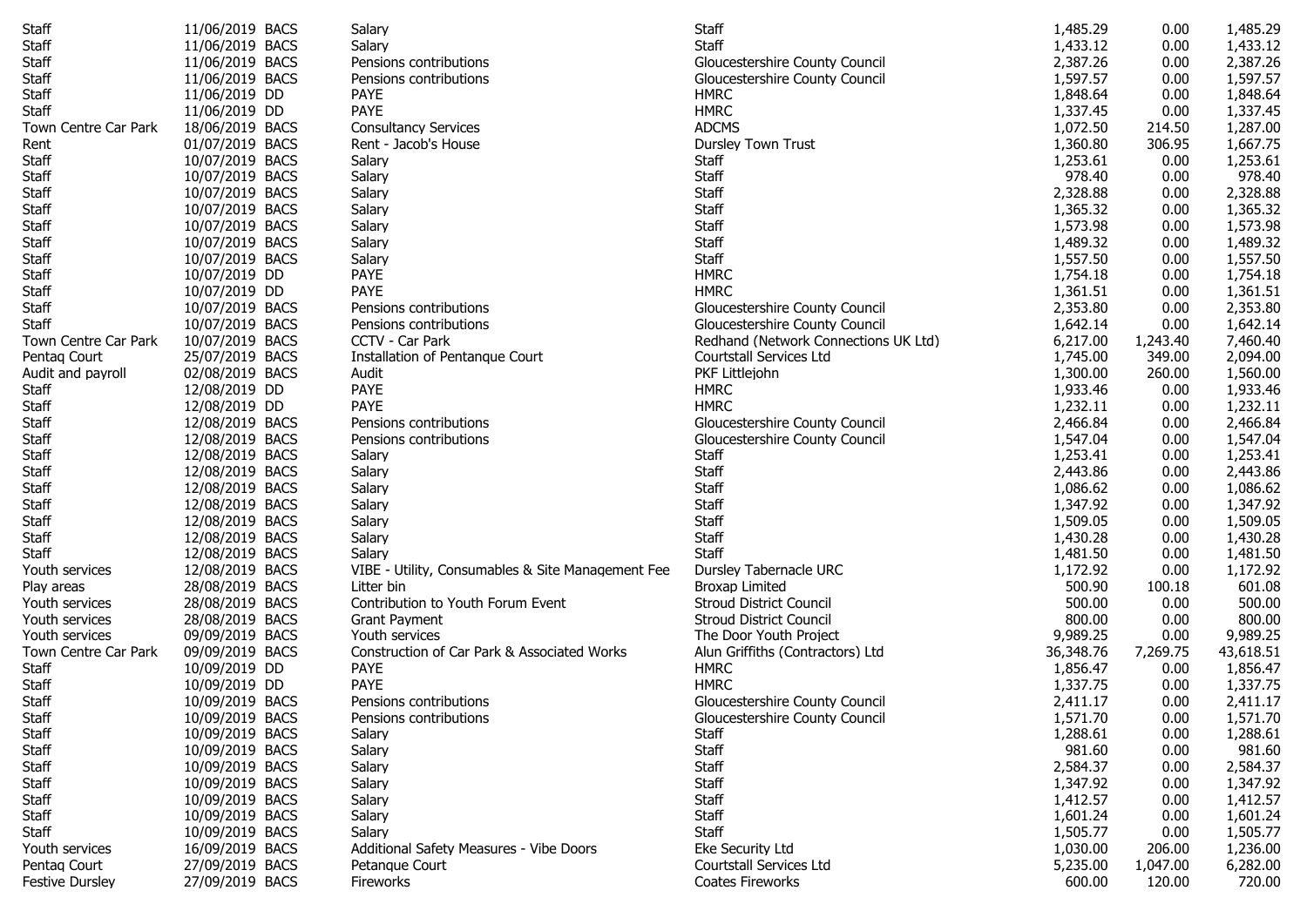| Pentag Court           | 27/09/2019 BACS | <b>Benches</b>                           | <b>Breakheart Community Project</b>         | 500.00    | 0.00   | 500.00    |
|------------------------|-----------------|------------------------------------------|---------------------------------------------|-----------|--------|-----------|
| Transport/Machinery    | 27/09/2019 BACS | Motor insurance                          | WPS Insurance Brokers and Risk Services Ltd | 579.40    | 0.00   | 579.40    |
| Neighbourhood Warden   | 02/10/2019 BACS | Neighbourhood Warden scheme contribution | <b>Stroud District Council</b>              | 2,000.00  | 0.00   | 2,000.00  |
| Small/Urgent Grants    | 08/10/2019 BACS | <b>Grant Payment</b>                     | Home Start Stroud and District              | 750.00    | 0.00   | 750.00    |
| Small/Urgent Grants    | 08/10/2019 BACS | <b>Grant Payment</b>                     | Vale Vision                                 | 500.00    | 0.00   | 500.00    |
| Small/Urgent Grants    | 08/10/2019 BACS | <b>Grant Payment</b>                     | Dursley In Bloom                            | 500.00    | 0.00   | 500.00    |
| Small/Urgent Grants    | 08/10/2019 BACS | <b>Grant Payment</b>                     | Dursley and District Good Neighbours        | 500.00    | 0.00   | 500.00    |
| Small/Urgent Grants    | 08/10/2019 BACS | <b>Grant Payment</b>                     | Royal British Legion (Cam & Dursley branch) | 500.00    | 0.00   | 500.00    |
| Small/Urgent Grants    | 08/10/2019 BACS | <b>Grant Payment</b>                     | Stepping Stones Play Group                  | 500.00    | 0.00   | 500.00    |
| <b>Revenue Grants</b>  | 08/10/2019 BACS | <b>Grant Payment</b>                     | Kingshill House Limited                     | 1,000.00  | 0.00   | 1,000.00  |
| <b>PWLB</b>            | 08/10/2019 DD   | Loan repayment                           | Public Works Loan Board                     | 15,738.73 | 0.00   | 15,738.73 |
| Pentag Court           | 08/10/2019 BACS | Landscaping at Petanque Court            | DR Howse Services Ltd                       | 1,125.00  | 225.00 | 1,350.00  |
| Rent                   | 14/10/2019 BACS | Rent - Jacob's House                     | <b>Dursley Town Trust</b>                   | 1,455.67  | 311.70 | 1,767.37  |
| Staff                  | 14/10/2019 DD   | PAYE                                     | <b>HMRC</b>                                 | 1,833.74  | 0.00   | 1,833.74  |
| Staff                  | 14/10/2019 DD   | <b>PAYE</b>                              | <b>HMRC</b>                                 | 1,350.97  | 0.00   | 1,350.97  |
| Staff                  | 14/10/2019 BACS |                                          |                                             | 2,392.04  |        | 2,392.04  |
|                        |                 | Pensions contributions                   | Gloucestershire County Council              |           | 0.00   |           |
| Staff                  | 14/10/2019 BACS | Pensions contributions                   | Gloucestershire County Council              | 1,579.98  | 0.00   | 1,579.98  |
| Staff                  | 14/10/2019 BACS | Salary                                   | Staff                                       | 1,259.21  | 0.00   | 1,259.21  |
| Staff                  | 14/10/2019 BACS | Salary                                   | Staff                                       | 981.60    | 0.00   | 981.60    |
| Staff                  | 14/10/2019 BACS | Salary                                   | Staff                                       | 2,387.29  | 0.00   | 2,387.29  |
| Staff                  | 14/10/2019 BACS | Salary                                   | Staff                                       | 1,347.92  | 0.00   | 1,347.92  |
| Staff                  | 14/10/2019 BACS | Salary                                   | Staff                                       | 1,412.57  | 0.00   | 1,412.57  |
| Staff                  | 14/10/2019 BACS | Salary                                   | Staff                                       | 1,645.16  | 0.00   | 1,645.16  |
| Staff                  | 14/10/2019 BACS | Salary                                   | Staff                                       | 1,481.50  | 0.00   | 1,481.50  |
| Staff                  | 11/11/2019 DD   | <b>PAYE</b>                              | <b>HMRC</b>                                 | 1,780.38  | 0.00   | 1,780.38  |
| Staff                  | 11/11/2019 DD   | PAYE                                     | <b>HMRC</b>                                 | 1,286.22  | 0.00   | 1,286.22  |
| Staff                  | 11/11/2019 BACS | Pensions contributions                   | Gloucestershire County Council              | 2,353.80  | 0.00   | 2,353.80  |
| Staff                  | 11/11/2019 BACS | Pensions contributions                   | Gloucestershire County Council              | 1,540.67  | 0.00   | 1,540.67  |
| Staff                  | 11/11/2019 BACS | Salary                                   | Staff                                       | 1,259.41  | 0.00   | 1,259.41  |
| Staff                  | 11/11/2019 BACS | Salary                                   | Staff                                       | 981.40    | 0.00   | 981.40    |
| Staff                  | 11/11/2019 BACS | Salary                                   | Staff                                       | 2,311.48  | 0.00   | 2,311.48  |
| Staff                  | 11/11/2019 BACS | Salary                                   | Staff                                       | 1,347.72  | 0.00   | 1,347.72  |
| Staff                  | 11/11/2019 BACS | Salary                                   | Staff                                       | 1,412.57  | 0.00   | 1,412.57  |
| Staff                  | 11/11/2019 BACS | Salary                                   | Staff                                       | 1,552.22  | 0.00   | 1,552.22  |
| Staff                  | 11/11/2019 BACS | Salary                                   | Staff                                       | 1,481.50  | 0.00   | 1,481.50  |
| Play areas             | 14/11/2019 BACS | Litter bin                               | <b>Broxap Limited</b>                       | 500.90    | 100.18 | 601.08    |
| <b>Festive Dursley</b> | 14/11/2019 BACS | Hire of Christmas Props                  | Event Prop Hire                             | 960.00    | 192.00 | 1,152.00  |
| Town Centre Car Park   | 14/11/2019 BACS | <b>Grit Bins</b>                         | Glasdon U.K. Limited                        | 576.65    | 115.34 | 691.99    |
| Youth services         | 02/12/2019 BACS | Youth services                           | The Door Youth Project                      | 8,583.33  | 0.00   | 8,583.33  |
| IT and support         | 04/12/2019 BACS | <b>Accounting Software</b>               | Scribe 2000 Limited                         | 730.50    | 146.10 | 876.60    |
| Youth services         | 06/12/2019 BACS | Damaged CCTV, Extinguishers and TV       | Eke Security Ltd                            | 890.00    | 178.00 | 1,068.00  |
| Staff                  | 10/12/2019 BACS | Salary                                   | Staff                                       | 1,404.36  | 0.00   | 1,404.36  |
| Staff                  | 10/12/2019 BACS | Salary                                   | Staff                                       | 1,047.93  | 0.00   | 1,047.93  |
| Staff                  | 10/12/2019 BACS |                                          | Staff                                       | 2,406.05  |        |           |
|                        | 10/12/2019 BACS | Salary                                   |                                             | 1,397.49  | 0.00   | 2,406.05  |
| Staff                  |                 | Salary                                   | Staff                                       |           | 0.00   | 1,397.49  |
| <b>Staff</b>           | 10/12/2019 BACS | Salary                                   | Staff                                       | 1,482.45  | 0.00   | 1,482.45  |
| Staff                  | 10/12/2019 BACS | Salary                                   | Staff                                       | 1,588.61  | 0.00   | 1,588.61  |
| Staff                  | 10/12/2019 BACS | Salary                                   | Staff                                       | 1,553.25  | 0.00   | 1,553.25  |
| Staff                  | 10/12/2019 BACS | Pensions contributions                   | Gloucestershire County Council              | 2,530.65  | 0.00   | 2,530.65  |
| Staff                  | 10/12/2019 BACS | Pensions contributions                   | Gloucestershire County Council              | 1,635.25  | 0.00   | 1,635.25  |
| Staff                  | 10/12/2019 DD   | PAYE                                     | <b>HMRC</b>                                 | 2,031.10  | 0.00   | 2,031.10  |
| Staff                  | 10/12/2019 DD   | <b>PAYE</b>                              | <b>HMRC</b>                                 | 1,412.49  | 0.00   | 1,412.49  |
| Youth services         | 18/12/2019 BACS | Vibe - New cupboard                      | Stevenson Building Contractors Limited      | 3,505.45  | 701.09 | 4,206.54  |